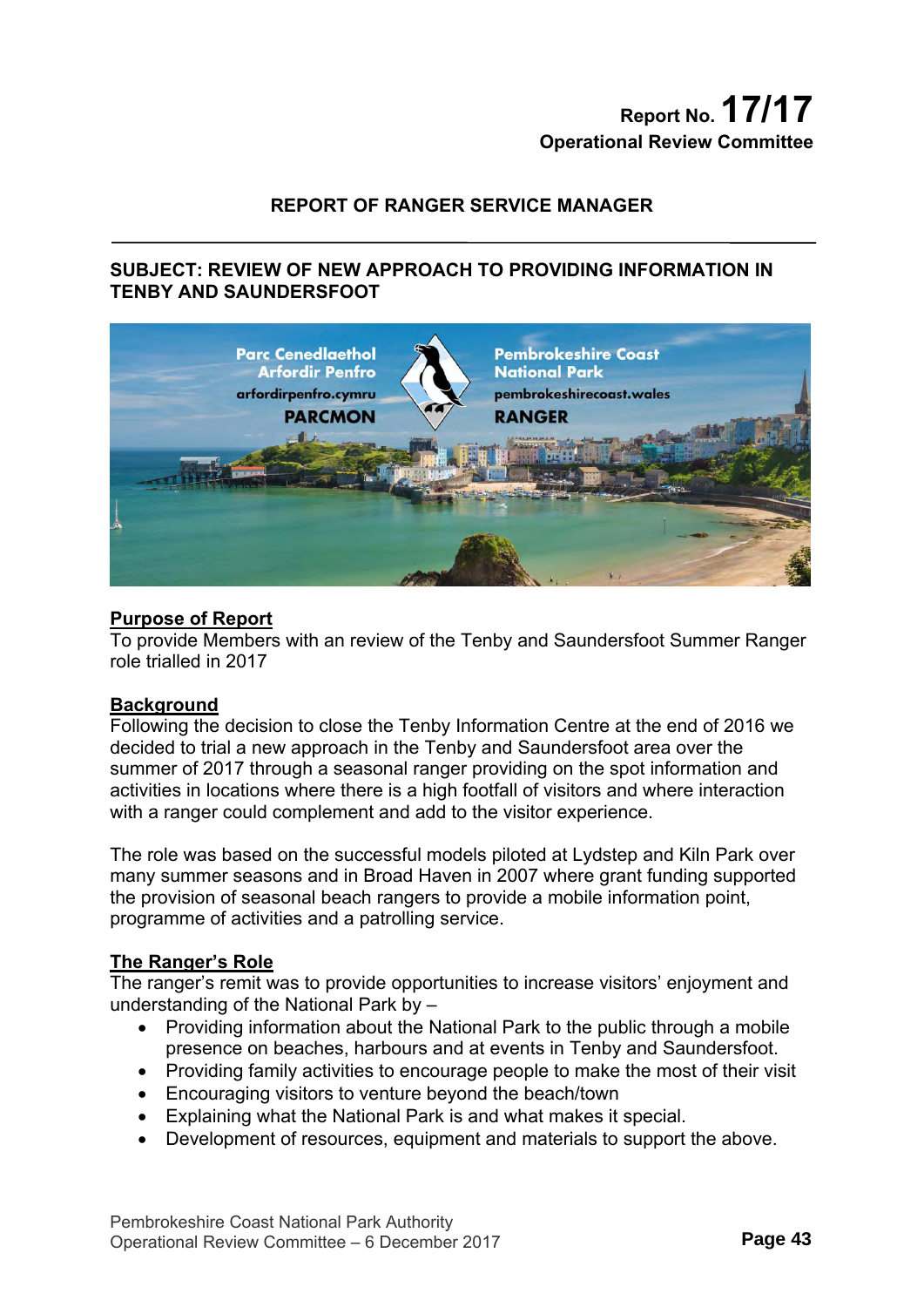Developing a working relationship with other visitor and information services to provide a co-ordinated offer of National Park information and activities in the local area.

The ranger was employed from mid-May to early September 2017 and was based from a small liveried van. A programme of weekly activities and a 'pop-up' presence at beaches and events was provided with time split between Tenby and Saundersfoot. The ranger was equipped with a beach shelter and large flag and tablet computer to provide on the spot tourist information as well as a stock of locally appropriate leaflets and walking





# **Cost**

The total cost for provision of a seasonal ranger from May to September 2017 on was £7,300 which includes salary and on-costs, vehicle, equipment and telephone.

# **Achievements**

- Over 600 participants in ranger led events with an average of 22 participants per session. A number of approaches to engage with visitors were trialled, most successful being rock pooling at Tenby and crabbing at Saundersfoot Harbour.
- Developed a relationship with many local stakeholders as possible; shops, businesses, information centres and accommodation providers and created a mailing list for information.
- The Ranger was able to staff Pembrokeshire County Council's mobile beach information unit, based in Tenby Harbour which contains interpretation devised by PCNPA's Interpretation Team.



- The Ranger was able to provide a presence in Tenby museum alongside PCNPA's interpretation and worked successfully in partnership with Tenby Museum staff and volunteers to deliver events
- We were able to provide a fully bilingual Ranger service

Pembrokeshire Coast National Park Authority Operational Review Committee – 6 December 2017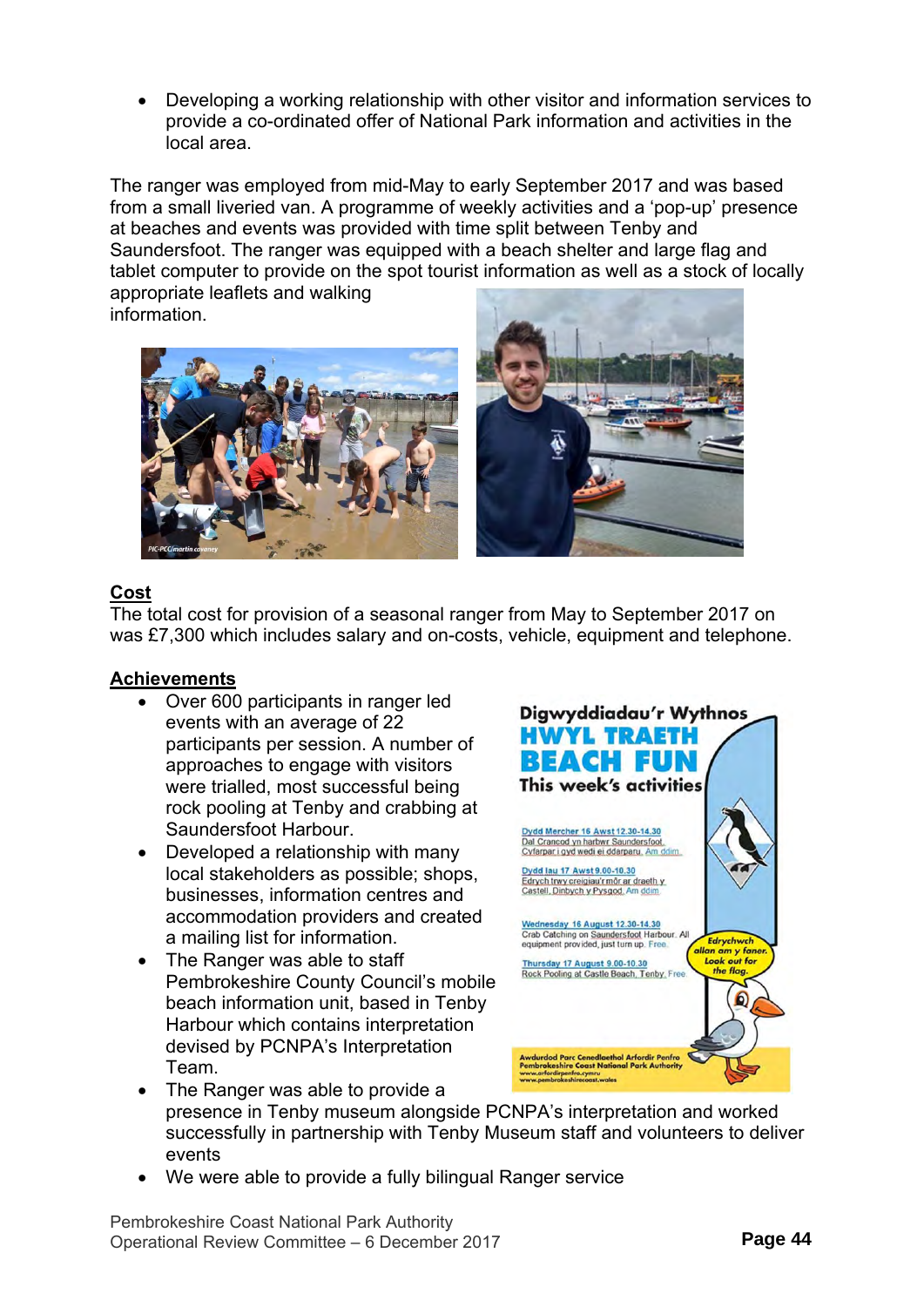Excellent feedback was received from both visitors and local businesses and organisations; a sample is provided in Appendix 1.

# **Areas for further development / improvement**

- Some activities were less engaging than others; beach games and guided walks were not well attended and activities were far more effective at engagement than providing a static information giving presence, even when this was on the beach. People appreciated the opportunity to take part in an activity and learn something new rather than just have their queries answered.
- Experience from 2017 can be used to provide a more refined package of activities tailored to Tenby and Saundersfoot in the future including some wet weather options. This will include planning a programme further in advance to give businesses more opportunity to engage with and promote it.
- Consideration could be given to providing a tailored offer to large accommodation providers such as hotels or caravan parks.

# **Conclusion**

The trial of providing a summer Ranger presence in Tenby and Saundersfoot has provided a visible presence in these two communities which has been well received. Whilst a single seasonal post cannot be seen to replace the service offered by the Tenby Information Centre, the Ranger's presence has provided reassurance to the communities that the National Park Authority is committed to providing a visitor service and to providing a service in our south coast resorts.

Many of the visitors engaged by the ranger would not have participated in a National Park event had the ranger not been present on the day, and their feedback indicates that the Ranger's work helped them to learn about and experience more of the special qualities of the National Park.

## **RECOMMENDATION:**

**That Members note the contents of this paper and consider how this type of approach can influence future provision of visitor services.**

*(For further information, please contact Libby Taylor, Ranger Service Manager or James Parkin, Director of Delivery and Discovery)* 

*Author: Libby Taylor*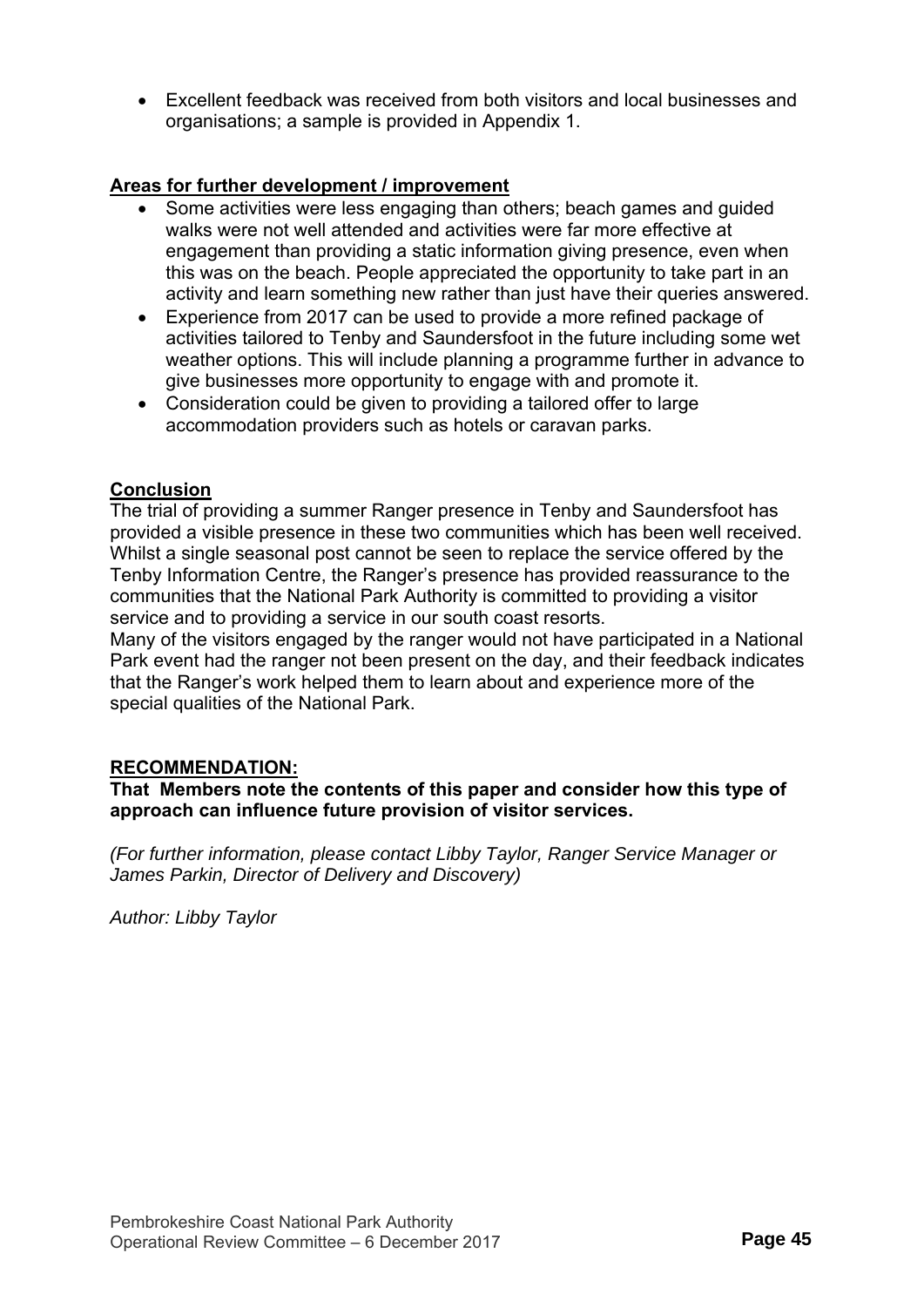# **Appendix 1**

## **Feedback from Visitors**

Effective use was made of social media, both to advertise activities and presence but also to invite feedback from visitors and stakeholders:







Hi all!! We are enjoying our visit to Pembrokeshire and wanted to give you all a shout out! So far we have enjoyed Barafundle, Skomer and today the kids had a blast crab fishing with Owen! Thanks so much for making us feel very welcome and sharing your time with us!





 $\bullet$ 

Gaz Dix reviewed Pembrokeshire Coast - G 22 July al 17:48 - 6

Had an great time catching crab off Saundersfoot harbour with our daughters (aged 7 & 4) All credit to Owen Jenner for making it such an informative and enjoyable experiance for us all.



My children and I had a go at crab fishing today at Saundersfoot, fantastic event, thank you Owen. We'll be coming along to more events in the future.







|              | Anne Drinkwater + Pembrokeshire<br><b>Coast Rangers</b><br>7 August - G                              |  |     |
|--------------|------------------------------------------------------------------------------------------------------|--|-----|
| vipos.       | anger Owen identitying Dexters rock pool find this<br>orning to the dy - with Neil Phipps and Joanna |  |     |
| $\mathbf{D}$ | Like <b>III</b> Comment & Share                                                                      |  |     |
|              | Write a comment.                                                                                     |  | 向丽丽 |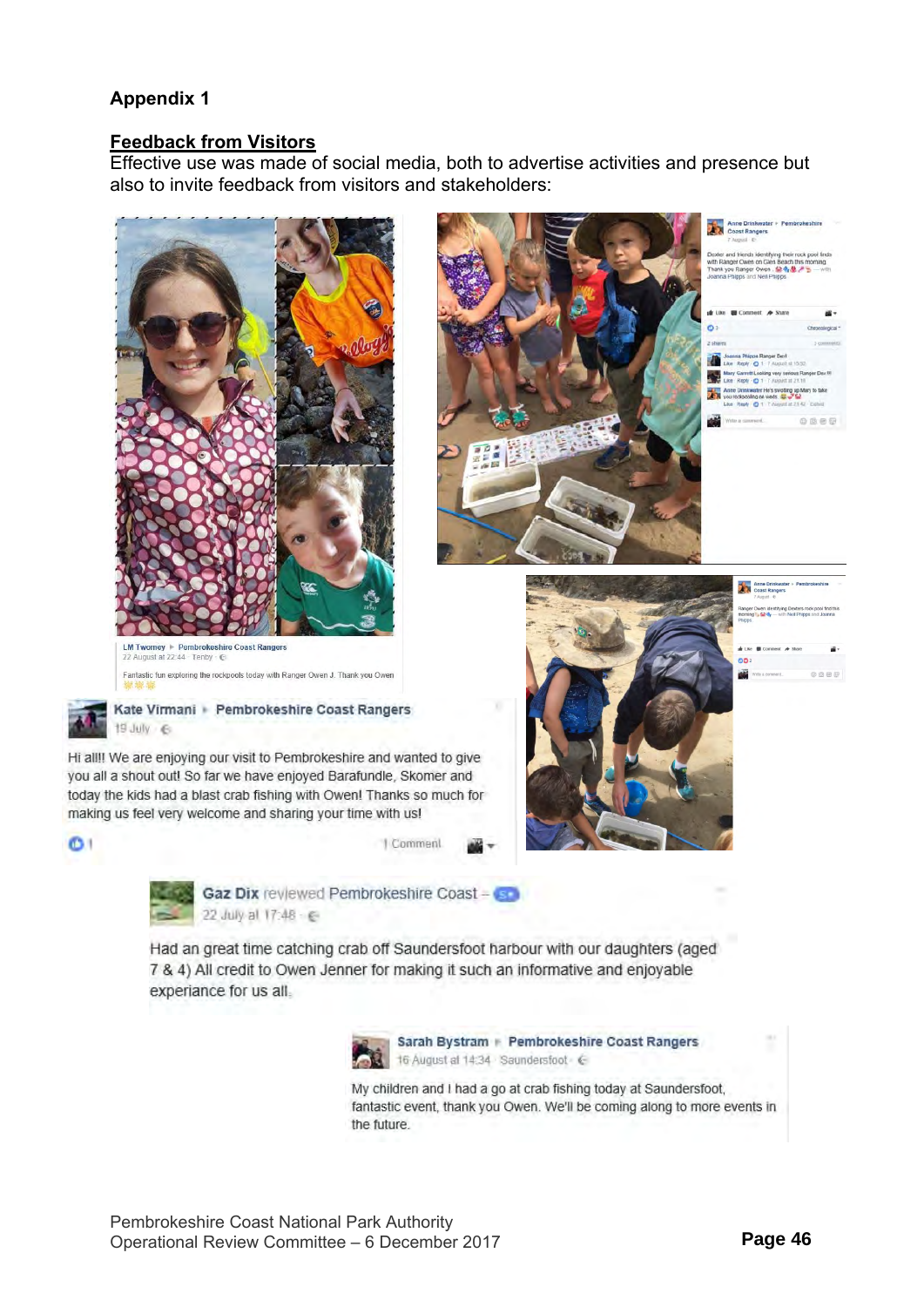sharmian Taylor @shar1010 · Jul 3 @Ranger OwenJ brilliant afternoon crabbing learnt lots of facts about crabs! Charlie really enjoyed himself too!





chris taylor @wackychris1975 · Jul 3 @Ranger\_OwenJ lovely afternoon crab fishing in saundersfoot harbour .@Ranger\_OwenJ very helpful and informative. Thanks to @PembsCoast.



## **Feedback from Stakeholders**

The ranger worked hard to cultivate a positive relationship with local businesses and tourist outlets and his presence seems to have been appreciated and well received. At the end of the season feedback was invited from key stakeholders:

 *'An excellent point of contact, extremely visible and willing to engage with families directly through activities such as crabbing and taking about the work that PCNPA undertakes throughout Pembrokeshire. I received many comments from the visitors to the Harbour who participated with the activities on the Harbour Deck, and enjoyed the interaction with the Ranger, as they had the opportunity to ask questions with regards to footpaths and activities and the work that PCNPA undertook.' Michael Davies, Saundersfoot Harbour* 

 *'Good to have someone with knowledge of National Parks and who could answer any questions the visitors had. Also, had a good relationship with the ranger and worked on joint projects including a successful rock pooling* 

session around St Catherine<sup>1</sup>s Island.'

*Mark Lewis, Tenby Museum* 

 *'This is the first time that I can recall that we have had a Summer Ranger. In our view, and those of other shop owners who pop in to us, it has been a complete success and Owen has been absolutely invaluable in keeping the National Park Authority's name in the minds of visitors in showing the friendly face of Saundersfoot – we very much hope that this service will continue in future years'* 

*Saundersfoot Library and Information Centre* 

 $\bullet$ *'Having a pro-active range like Owen in the area, gave us as a holiday letting agency a much greater insight into what the Park Authority does in our local area. Owen kept us up to date weekly with things he was doing or planning, and it gave us not only more to talk to our customers about, but it gave us*